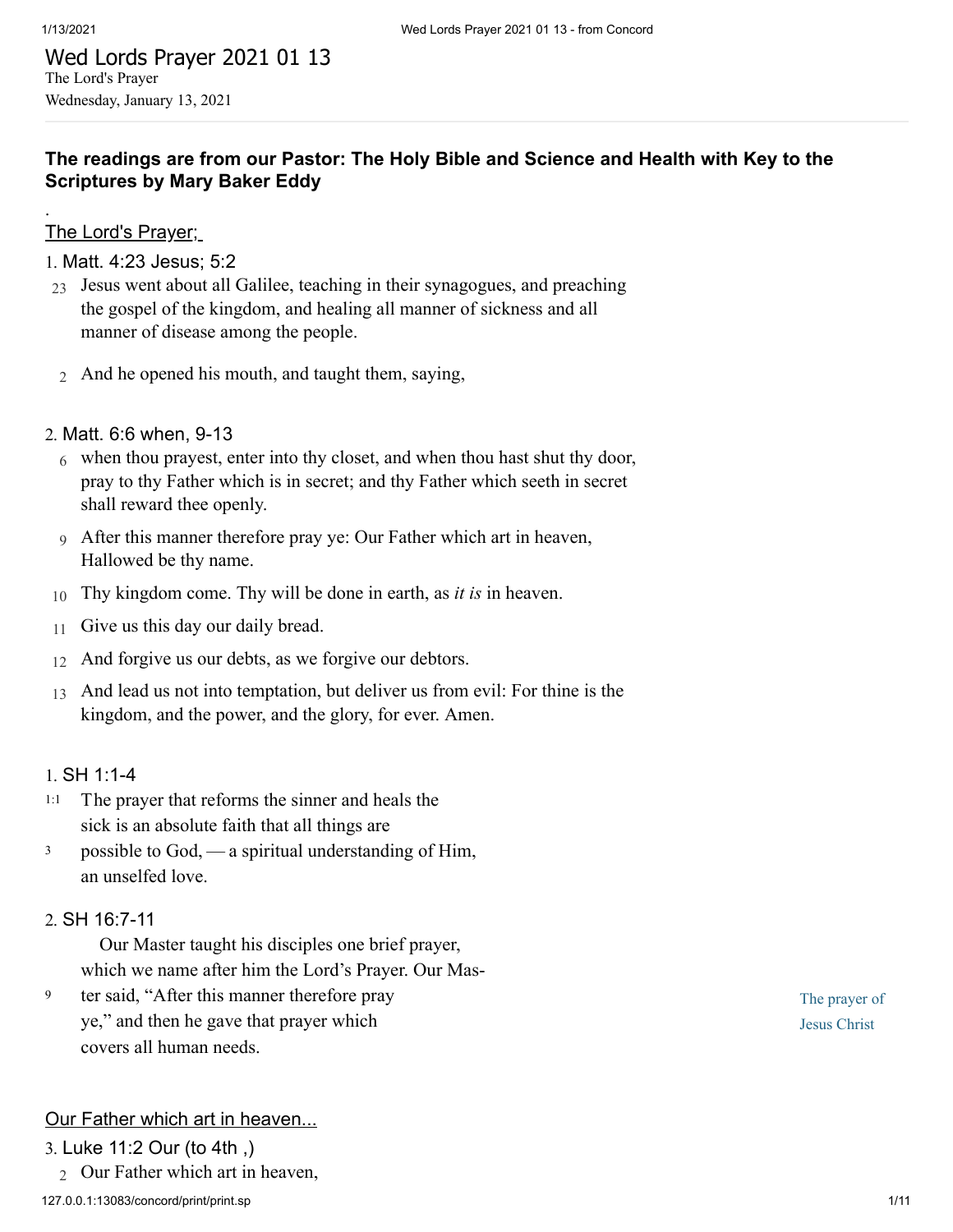#### 4. [II Chron. 20:6 O Lord, 9](http://www.concordworks.com/citation/II%20Chron.%2020:6%20O%20Lord,%209)

- 6 O L God of our fathers, *art* not thou God in heaven? and rulest *not* thou over all the kingdoms of the heathen? and in thine hand *is there not* power and might, so that none is able to withstand thee?
- 9 If, *when* evil cometh upon us, *as* the sword, judgment, or pestilence, or famine, we stand before this house, and in thy presence, (for thy name *is* in this house,) and cry unto thee in our affliction, then thou wilt hear and help.

#### 3. [SH 16:24-27](http://www.concordworks.com/citation/SH%2016:24-27)

 Here let me give what I understand to be the spir‐ itual sense of the Lord's Prayer: 24

Our Father which art in heaven,

#### *Our Father-Mother God, all-harmonious,* 27

#### 4. [SH 332:4 Father-Mother](http://www.concordworks.com/citation/SH%20332:4%20Father-Mother)

Father-Mother is the name for Deity, which in‐ dicates His tender relationship to His spiritual creation.

As the apostle expressed it in words which he quoted with approbation from a classic poet: "For we are also His offspring." 6

#### 5. [SH 276:19-24](http://www.concordworks.com/citation/SH%20276:19-24)

When we learn in Science how to be perfect even as our Father in heaven is perfect,

- thought is turned into new and healthy channels,  towards the contemplation of things immortal and away from materiality to the Principle of the universe, includ‐ 21
- ing harmonious man. 24

## 6. [SH 587:25](http://www.concordworks.com/citation/SH%20587:25)

HEAVEN. Harmony; the reign of Spirit; government by divine Principle; spirituality; bliss; the atmosphere

<sup>27</sup> of Soul.

.

#### Hallowed be Thy name

- 5. [Luke 11:2 Hallowed \(to 1st .\)](http://www.concordworks.com/citation/Luke%2011:2%20Hallowed%20(to%201st%20.))
	- 2 Hallowed be thy name.

#### 6. [Ps 96:8](http://www.concordworks.com/citation/Ps%2096:8)

- 8 Give unto the LORD the glory *due unto* his name: bring an offering, and come into his courts.
- 7. [Lev. 22:30-32 I \(to :\)](http://www.concordworks.com/citation/Lev.%2022:30-32%20I%20(to%20:))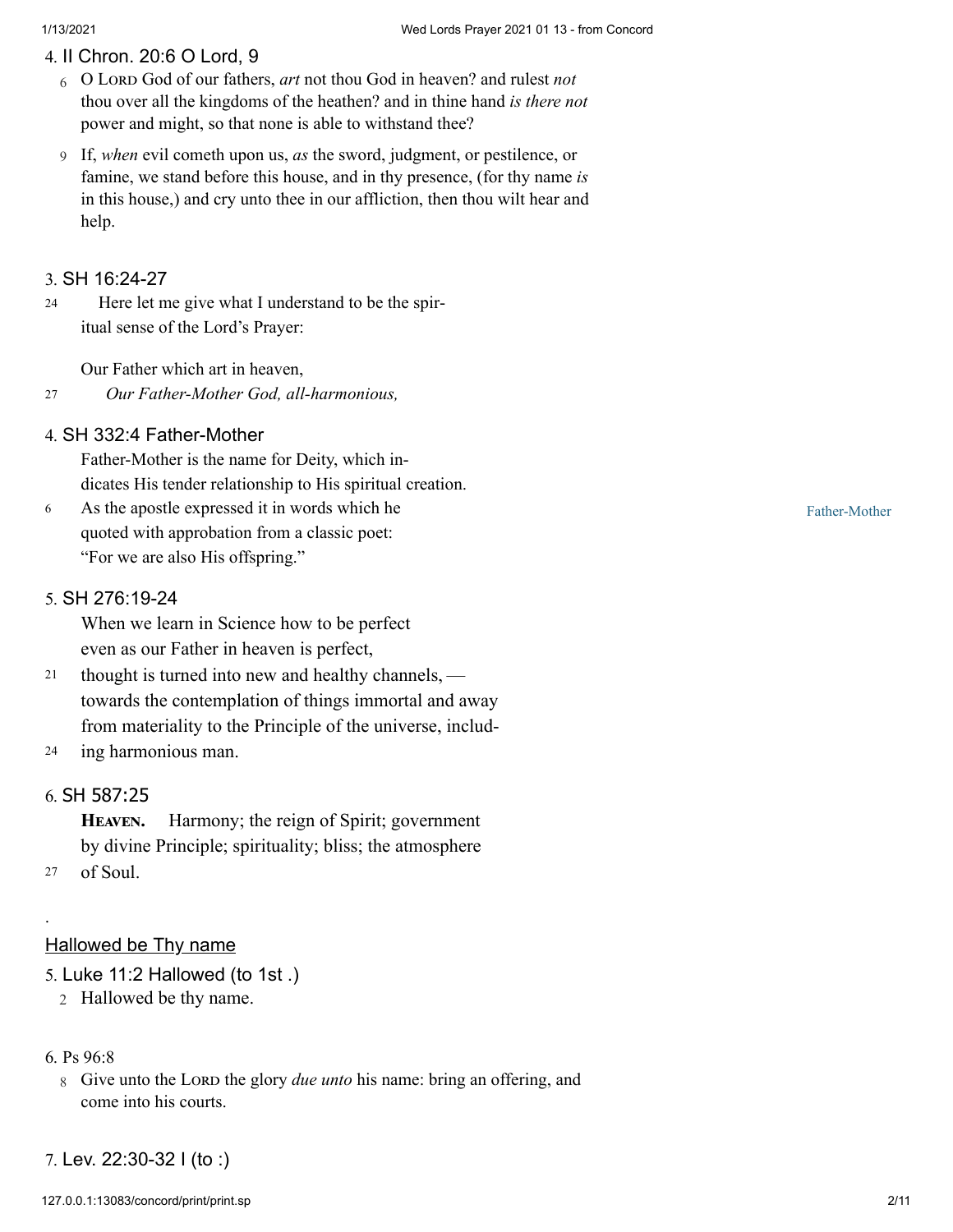- 30 I *am* the LORD.
- 31 Therefore shall ye keep my commandments, and do them: I am the LORD.
- 32 Neither shall ye profane my holy name; but I will be hallowed among the children of Israel:

#### 7. [SH 16:28](http://www.concordworks.com/citation/SH%2016:28)

Hallowed be Thy name. *Adorable One.*

#### 8. [SH 497:5-6 We](http://www.concordworks.com/citation/SH%20497:5-6%20We)

We acknowledge and adore one supreme and in-

6 finite God.

#### 9. [SH 31:4-6, 8](http://www.concordworks.com/citation/SH%2031:4-6,%208)

 Jesus acknowledged no ties of the flesh. He said: "Call no man your father upon the earth: for one is your Father,

- which is in heaven." We 6
- have no record of his calling any man by the name of *father.* He recognized Spirit, God, as the only creator, and therefore as the Father of all. 9

#### 10. [SH 200:23-24](http://www.concordworks.com/citation/SH%20200:23-24)

These so-called material senses must yield to the infinite

24 Spirit, named God.

#### Thy Kingdom come

.

8. [Luke 11:2 2nd Thy \(to 2nd .\)](http://www.concordworks.com/citation/Luke%2011:2%202nd%20Thy%20(to%202nd%20.))

2 Thy kingdom come.

#### 9. [Matt. 8:5-11 when, 13](http://www.concordworks.com/citation/Matt.%208:5-11%20when,%2013)

- 5 when Jesus was entered into Capernaum, there came unto him a centurion, beseeching him,
- 6 And saying, Lord, my servant lieth at home sick of the palsy, grievously tormented.
- 7 And Jesus saith unto him, I will come and heal him.
- 8 The centurion answered and said, Lord, I am not worthy that thou shouldest come under my roof: but speak the word only, and my servant shall be healed.
- 9 For I am a man under authority, having soldiers under me: and I say to this *man,* Go, and he goeth; and to another, Come, and he cometh; and to my servant, Do this, and he doeth *it*.
- 10 When Jesus heard *it,* he marvelled, and said to them that followed, Verily I say unto you, I have not found so great faith, no, not in Israel.

127.0.0.1:13083/concord/print/print.sp 3/11

Fleshly ties temporal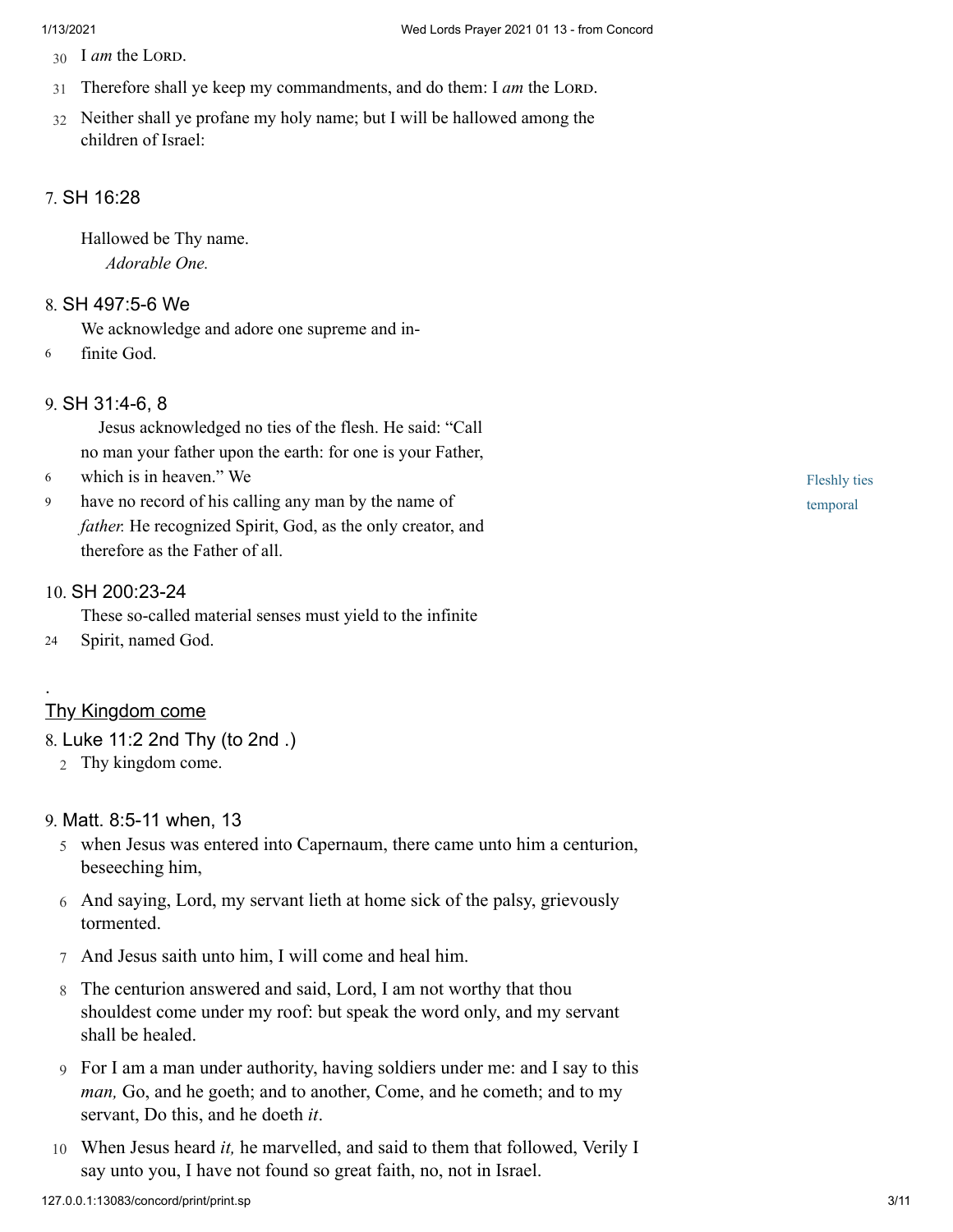- 11 And I say unto you, That many shall come from the east and west, and shall sit down with Abraham, and Isaac, and Jacob, in the kingdom of heaven.
- 13 And Jesus said unto the centurion, Go thy way; and as thou hast believed, *so* be it done unto thee. And his servant was healed in the selfsame hour.

## 10. [Matt. 12:22, 24-28](http://www.concordworks.com/citation/Matt.%2012:22,%2024-28)

- $_{22}$  | Then was brought unto him one possessed with a devil, blind, and dumb: and he healed him, insomuch that the blind and dumb both spake and saw.
- 24 But when the Pharisees heard *it,* they said, This *fellow* doth not cast out devils, but by Beelzebub the prince of the devils.
- 25 And Jesus knew their thoughts, and said unto them, Every kingdom divided against itself is brought to desolation; and every city or house divided against itself shall not stand:
- 26 And if Satan cast out Satan, he is divided against himself; how shall then his kingdom stand?
- 27 And if I by Beelzebub cast out devils, by whom do your children cast *them* out? therefore they shall be your judges.
- 28 But if I cast out devils by the Spirit of God, then the kingdom of God is come unto you.
- 11. [Luke 21:25-28 there](http://www.concordworks.com/citation/Luke%2021:25-28%20there)
- 25 there shall be signs in the sun, and in the moon, and in the stars; and upon the earth distress of nations, with perplexity; the sea and the waves roaring;
- 26 Men's hearts failing them for fear, and for looking after those things which are coming on the earth: for the powers of heaven shall be shaken.
- 27 And then shall they see the Son of man coming in a cloud with power and great glory.
- 28 And when these things begin to come to pass, then look up, and lift up your heads; for your redemption draweth nigh.

## 12. [Ob. 1:21 2nd the](http://www.concordworks.com/citation/Ob.%201:21%202nd%20the)

 $21$  the kingdom shall be the LORD's.

## 11. [SH 16:30](http://www.concordworks.com/citation/SH%2016:30)

Thy kingdom come. *Thy kingdom is come; Thou art ever-present.* 30

# 12. [SH 99:9-11](http://www.concordworks.com/citation/SH%2099:9-11)

Truth has furnished the key to the kingdom, and with this key Christian Sci‐ ence has opened the door of the human understanding.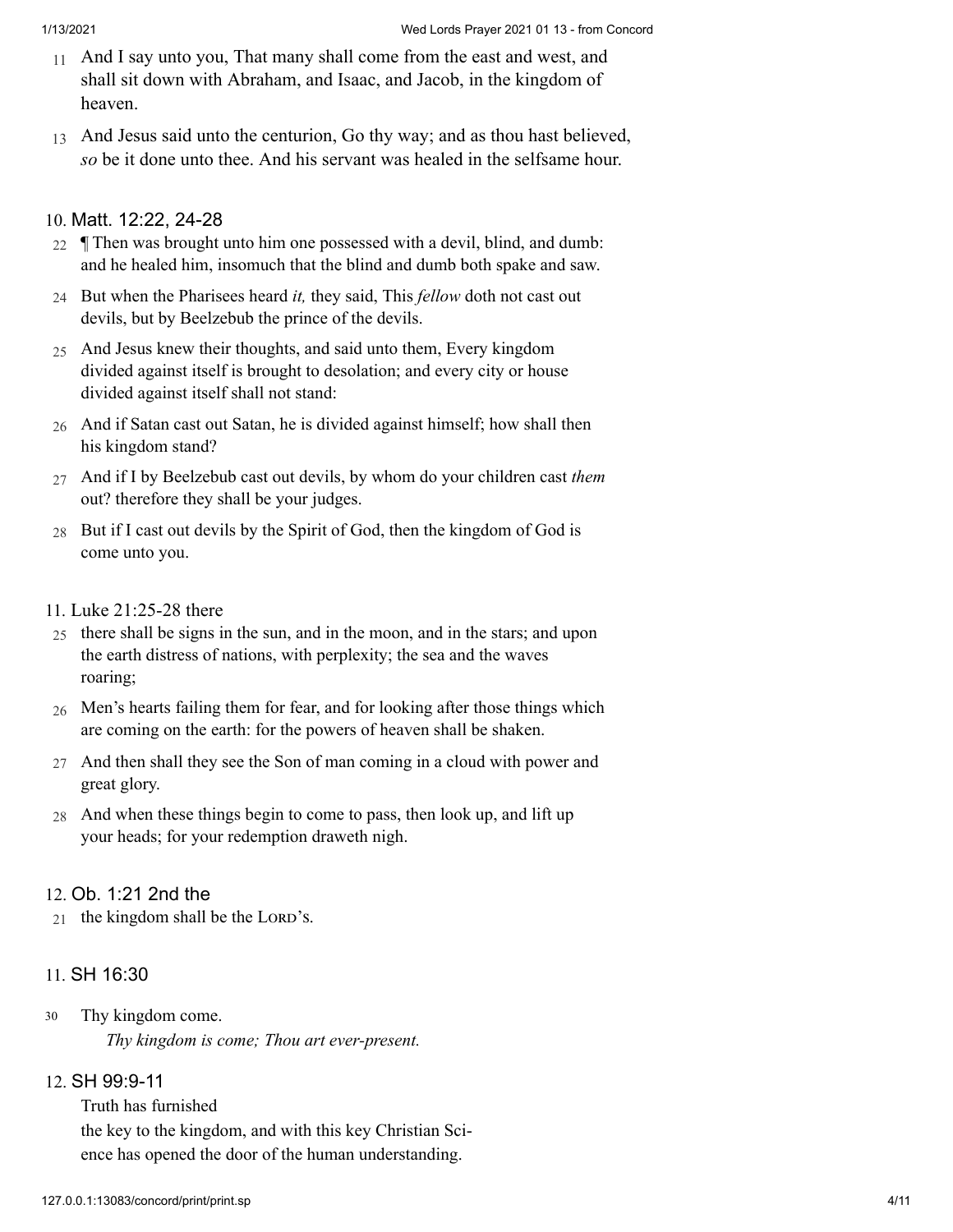## 13. [SH 102:31-2](http://www.concordworks.com/citation/SH%20102:31-2)

Christian 30

Science despoils the kingdom of evil, and pre-eminently

103:1 promotes affection and virtue in families and therefore in the community.

## 14. [SH 122:1-7](http://www.concordworks.com/citation/SH%20122:1-7)

- The evidence of the physical senses often reverses the real Science of being, and so creates a reign of discord, — 122:1
- assigning seeming power to sin, sickness, and death; but the great facts of Life, rightly un‐ derstood, defeat this triad of errors, contradict their false 3
- witnesses, and reveal the kingdom of heaven, the actual reign of harmony on earth. 6

## Thy will be done in earth, as it is in heaven.

## 13. [Luke 11:2 3rd Thy](http://www.concordworks.com/citation/Luke%2011:2%203rd%20Thy)

2 Thy will be done, as in heaven, so in earth.

## 14. [Ps. 40:8 \(to :\)](http://www.concordworks.com/citation/Ps.%2040:8%20(to%20:))

.

8 I delight to do thy will, O my God:

## 15. [Ps. 143:8-11](http://www.concordworks.com/citation/Ps.%20143:8-11)

- 8 Cause me to hear thy lovingkindness in the morning; for in thee do I trust: cause me to know the way wherein I should walk; for I lift up my soul unto thee.
- 9 Deliver me, O LORD, from mine enemies: I flee unto thee to hide me.
- 10 Teach me to do thy will; for thou *art* my God: thy spirit *is* good; lead me into the land of uprightness.
- 11 Quicken me, O LORD, for thy name's sake: for thy righteousness' sake bring my soul out of trouble.

## 16. [Matt. 12:50 whosoever](http://www.concordworks.com/citation/Matt.%2012:50%20whosoever)

50 whosoever shall do the will of my Father which is in heaven, the same is my brother, and sister, and mother.

# 15. [SH 17:1](http://www.concordworks.com/citation/SH%2017:1)

17:1 Thy will be done in earth, as it is in heaven. *Enable us to know, — as in heaven, so on earth, — God is omnipotent, supreme.* 3

## 16. [SH 241:1](http://www.concordworks.com/citation/SH%20241:1)

 "Whom the Lord loveth He chasteneth." He, who knows God's will or the demands of divine Science and 241:1

Opposing testimony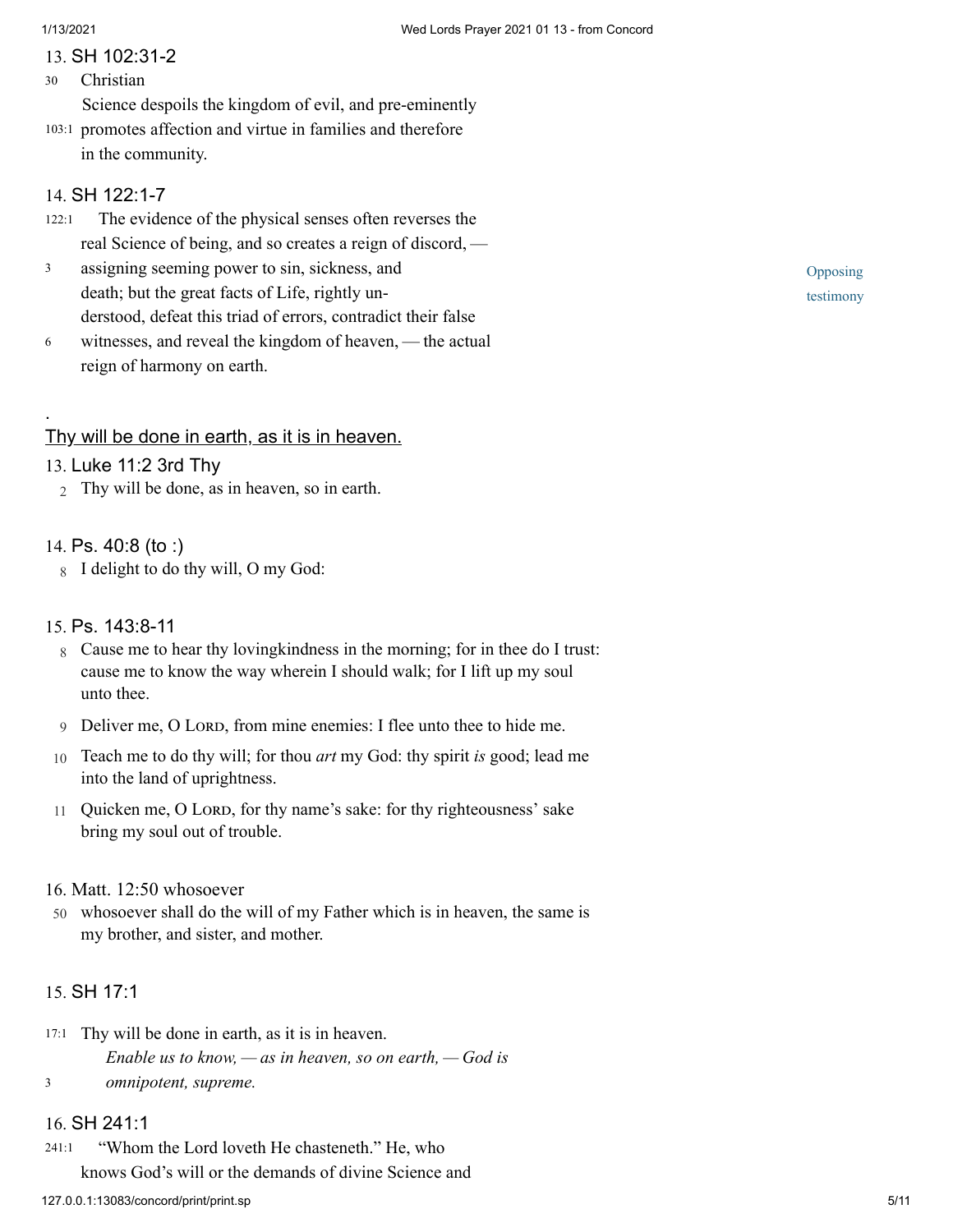obeys them, incurs the hostility of envy; and he who refuses obedience to God, is chastened by Love. 3

#### 17. [SH 202:3-5](http://www.concordworks.com/citation/SH%20202:3-5)

 The scientific unity which exists between God and man must be wrought out in life-practice, and God's will must be universally done. 3

## 18. [SH 339:20-25 As](http://www.concordworks.com/citation/SH%20339:20-25%20As)

As the mythology of pagan Rome has yielded

- to a more spiritual idea of Deity, so will our material theories yield to spiritual ideas, until the finite gives place to the infinite, sickness to health, 21
- sin to holiness, and God's kingdom comes "in earth, as it is in heaven." 24

#### Give us this day our daily bread

### 17. [Luke 11:3](http://www.concordworks.com/citation/Luke%2011:3)

.

3 Give us day by day our daily bread.

#### 18. [Ex. 16:11 the, 12, 15](http://www.concordworks.com/citation/Ex.%2016:11%20the,%2012,%2015)

- $11$  the LORD spake unto Moses, saying,
- 12 I have heard the murmurings of the children of Israel: speak unto them, saying, At even ye shall eat flesh, and in the morning ye shall be filled with bread; and ye shall know that I am the LORD your God.
- 15 And when the children of Israel saw *it,* they said one to another, It *is* manna: for they wist not what it *was*. And Moses said unto them, This *is* the bread which the LORD hath given you to eat.

#### 19. [SH 17:4](http://www.concordworks.com/citation/SH%2017:4)

Give us this day our daily bread; *Give us grace for to-day; feed the famished affections;*

#### 20. [SH 8:28-30](http://www.concordworks.com/citation/SH%208:28-30)

 We should examine ourselves and learn what is the affection and purpose of the heart, for in this way 30 only can we learn what we honestly are.

#### 21. [SH 52:1-5](http://www.concordworks.com/citation/SH%2052:1-5)

- From early boyhood he was about his "Father's busi‐ ness." His pursuits lay far apart from theirs. His mas‐ 52:1
- ter was Spirit; their master was matter. He served God; they served mammon. His affections were pure; theirs were carnal. 3

Basis of health and immortality

Searching the heart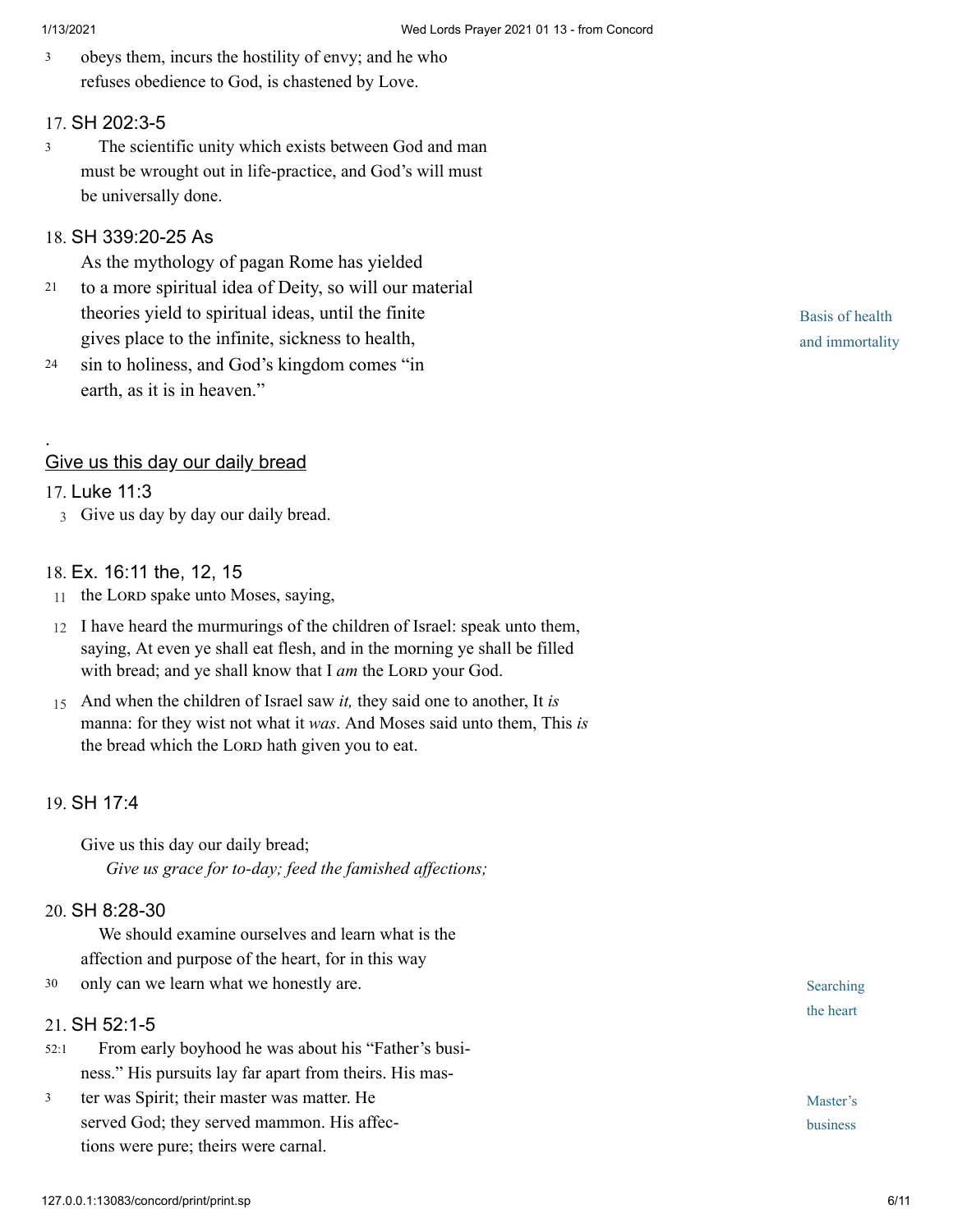.

#### 22. [SH 35:26-27 \(to 1st .\)](http://www.concordworks.com/citation/SH%2035:26-27%20(to%201st%20.))

Our bread, "which cometh down from heaven,"

<sup>27</sup> is Truth.

#### And forgive us our debts, as we forgive our debtors

#### 19. [Luke 11:4 \(to 1st .\)](http://www.concordworks.com/citation/Luke%2011:4%20(to%201st%20.))

4 And forgive us our sins; for we also forgive every one that is indebted to us.

### 20. [Matt. 18:21, 22](http://www.concordworks.com/citation/Matt.%2018:21,%2022)

- 21 ¶ Then came Peter to him, and said, Lord, how oft shall my brother sin against me, and I forgive him? till seven times?
- 22 Jesus saith unto him, I say not unto thee, Until seven times: but, Until seventy times seven.

#### 21. [Eph. 4:32 be](http://www.concordworks.com/citation/Eph.%204:32%20be)

32 be ye kind one to another, tenderhearted, forgiving one another, even as God for Christ's sake hath forgiven you.

### 23. [SH 17:6](http://www.concordworks.com/citation/SH%2017:6)

And forgive us our debts, as we forgive our debtors. *And Love is reflected in love;* 6

#### 24. [SH 11:1 Jesus'](http://www.concordworks.com/citation/SH%2011:1%20Jesus)

- 11:1 Jesus' prayer, "Forgive us our debts," specified also the terms of
- forgiveness. When forgiving the adulterous woman he said, "Go, and sin no more." 3

#### 25. [SH 497:9 We](http://www.concordworks.com/citation/SH%20497:9%20We)

- We acknowledge God's forgiveness of sin in the destruction of sin and the spiritual understanding that casts out evil as unreal. But the belief in sin is pun‐ 9
- ished so long as the belief lasts. 12

#### 26. [SH 339:1 1st The](http://www.concordworks.com/citation/SH%20339:1%201st%20The)

- 339:1 The destruction of sin is the divine method of pardon. Divine Life destroys death, Truth destroys
- error, and Love destroys hate. Being de‐ stroyed, sin needs no other form of forgiveness. Does not God's pardon, destroying any one sin, prophesy 3
- and involve the final destruction of all sin? 6

Divine pardon

.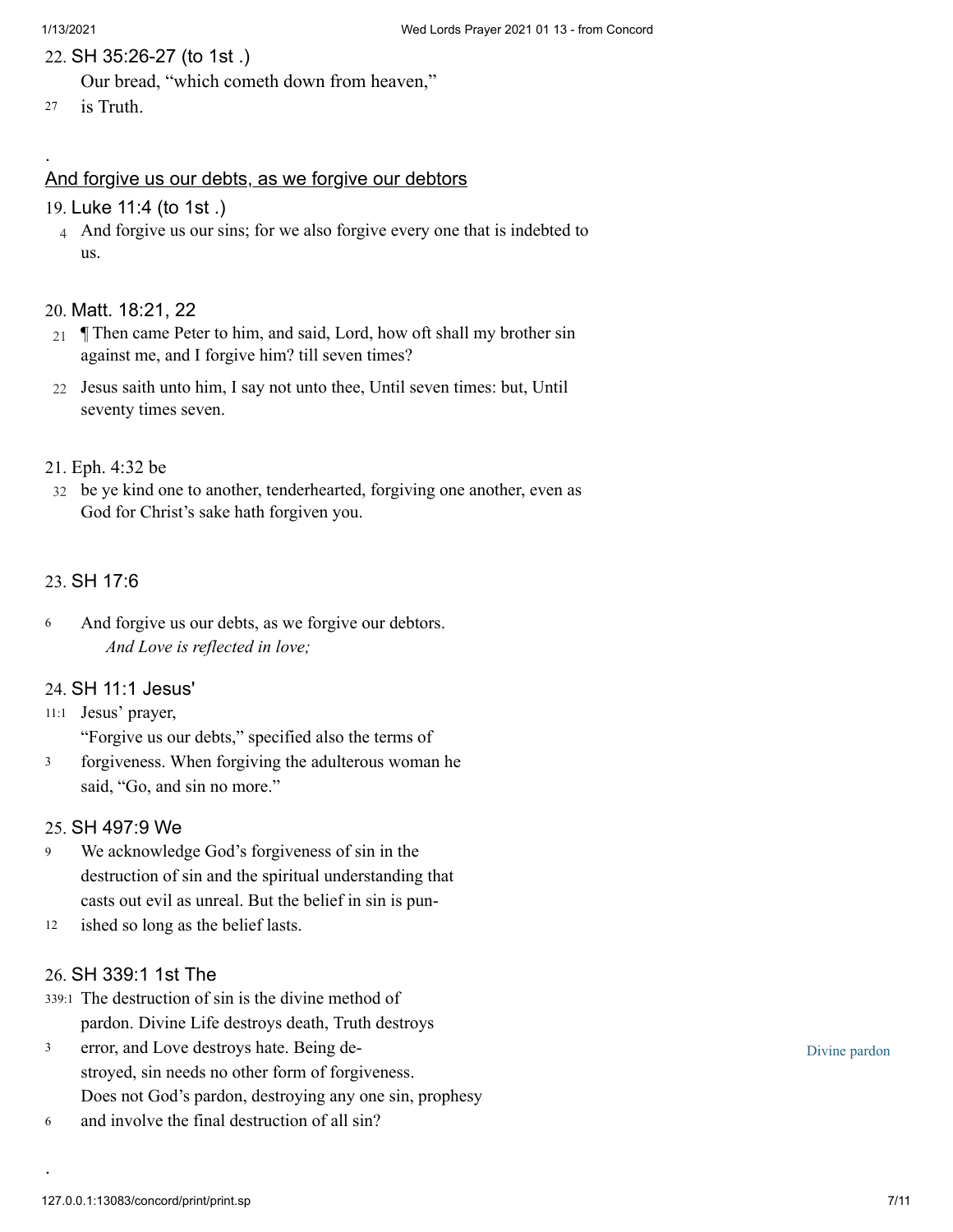### And lead us not into temptation, but deliver us from evil

## 22. [Luke 11:4 2nd And](http://www.concordworks.com/citation/Luke%2011:4%202nd%20And)

4 And lead us not into temptation; but deliver us from evil.

### 23. [Matt. 26:41](http://www.concordworks.com/citation/Matt.%2026:41)

41 Watch and pray, that ye enter not into temptation: the spirit indeed *is* willing, but the flesh *is* weak.

## 24. [I Cor. 10:13](http://www.concordworks.com/citation/I%20Cor.%2010:13)

13 There hath no temptation taken you but such as is common to man: but God *is* faithful, who will not suffer you to be tempted above that ye are able; but will with the temptation also make a way to escape, that ye may be able to bear *it*.

#### 25. [II Pet. 2:9](http://www.concordworks.com/citation/II%20Pet.%202:9)

9 The Lord knoweth how to deliver the godly out of temptations, and to reserve the unjust unto the day of judgment to be punished:

#### 26. [Rom. 12:21](http://www.concordworks.com/citation/Rom.%2012:21)

21 Be not overcome of evil, but overcome evil with good.

#### 27. [SH 17:8](http://www.concordworks.com/citation/SH%2017:8)

And lead us not into temptation, but deliver us from

evil; 9

> *And God leadeth us not into temptation, but delivereth us from sin, disease, and death.*

### 28. [SH 5:3-9](http://www.concordworks.com/citation/SH%205:3-9)

- Sorrow for wrong-doing is but one step towards reform and the very easiest step. The next and great step re‐ quired by wisdom is the test of our sincerity,  3
- — namely, reformation. To this end we are placed under the stress of circumstances. Temptation bids us repeat the offence, and woe comes in return for 6
- what is done. 9

#### 29. [SH 22:20-22](http://www.concordworks.com/citation/SH%2022:20-22)

- Love is not hasty to deliver us from 18
- temptation, for Love means that we shall be tried and purified. 21

### 30. [SH 267:28-32](http://www.concordworks.com/citation/SH%20267:28-32)

"Blessed is the man that en‐

dureth [overcometh] temptation: for when he is tried,

30 [proved faithful], he shall receive the crown of life,

Sorrow and reformation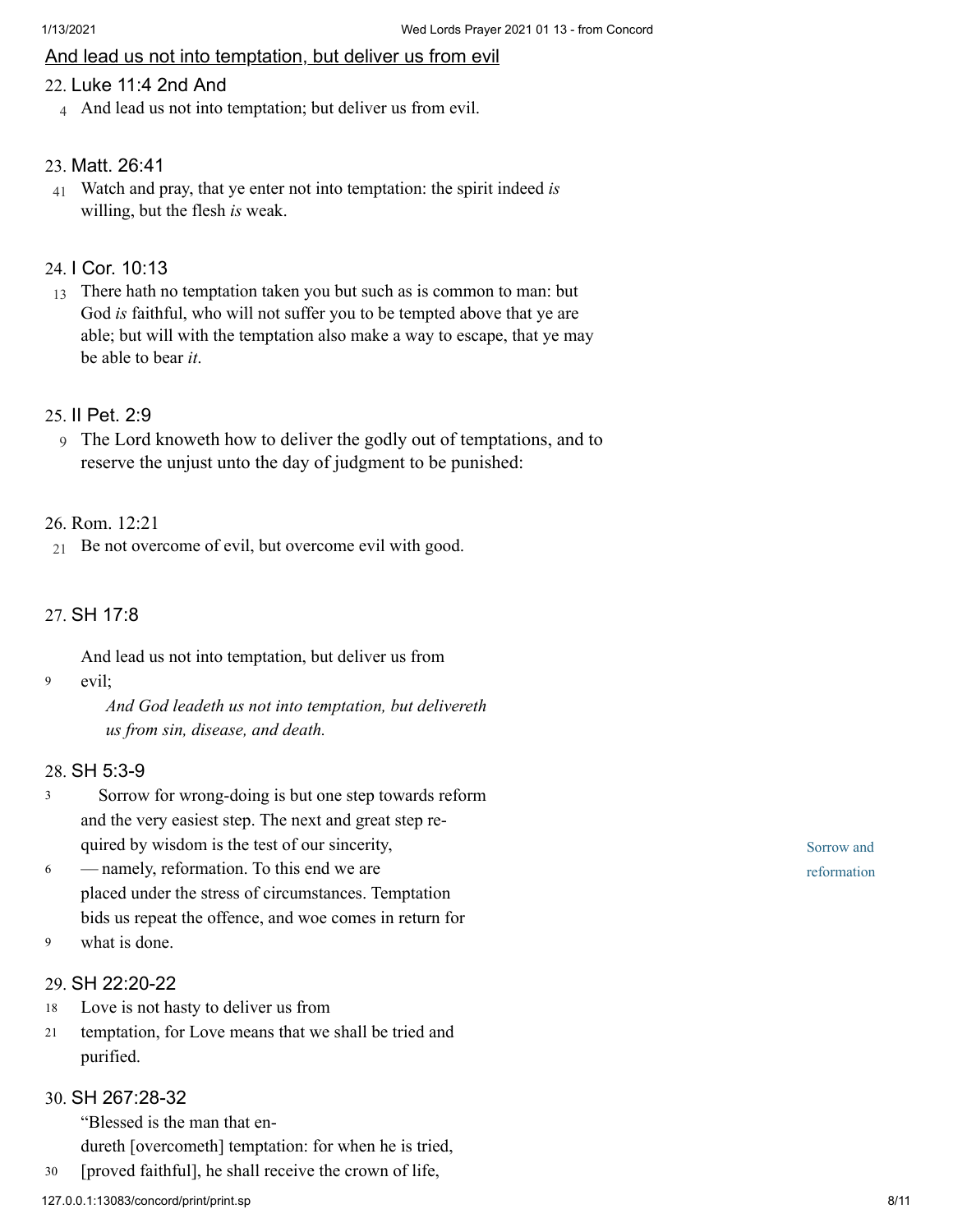.

which the Lord hath promised to them that love him." (James i. 12.)

## For thine is the kingdom, and the power, and the glory, for ever.

## 27. [Dan. 2:37](http://www.concordworks.com/citation/Dan.%202:37)

37 Thou, O king, *art* a king of kings: for the God of heaven hath given thee a kingdom, power, and strength, and glory.

#### 28. [Ps. 145:10, 11](http://www.concordworks.com/citation/Ps.%20145:10,%2011)

- 10 All thy works shall praise thee, O LORD; and thy saints shall bless thee.
- 11 They shall speak of the glory of thy kingdom, and talk of thy power;

#### 29. [I Chron. 29:11](http://www.concordworks.com/citation/I%20Chron.%2029:11)

11 Thine, O LORD, *is* the greatness, and the power, and the glory, and the victory, and the majesty: for all *that is* in the heaven and in the earth *is thine;* thine *is* the kingdom, O LORD, and thou art exalted as head above all.

#### 31. [SH 17:12](http://www.concordworks.com/citation/SH%2017:12)

For Thine is the kingdom, and the power, and the glory, forever. *For God is infinite, all-power, all Life, Truth, Love, over* 12

*all, and All.*

#### 32. [SH 202:17-23](http://www.concordworks.com/citation/SH%20202:17-23)

The days 15

15

- of our pilgrimage will multiply instead of di‐ minish, when God's kingdom comes on earth; for the true way leads to Life instead of to death, and earthly 18
- experience discloses the finity of error and the infinite capacities of Truth, in which God gives man dominion over all the earth. 21

#### 33. [SH 208:20-24](http://www.concordworks.com/citation/SH%20208:20-24)

Let us learn

- of the real and eternal, and prepare for the reign of Spirit, the kingdom of heaven, — the reign and rule of universal harmony, which cannot be lost nor remain 21
- forever unseen. 24

#### 34. [SH 590:1-3](http://www.concordworks.com/citation/SH%20590:1-3)

- The reign of harmony in divine Science; the realm of unerring, eternal, and omnipotent 590:1 KINGDOM OF HEAVEN.
- Mind; the atmosphere of Spirit, where Soul is supreme. 3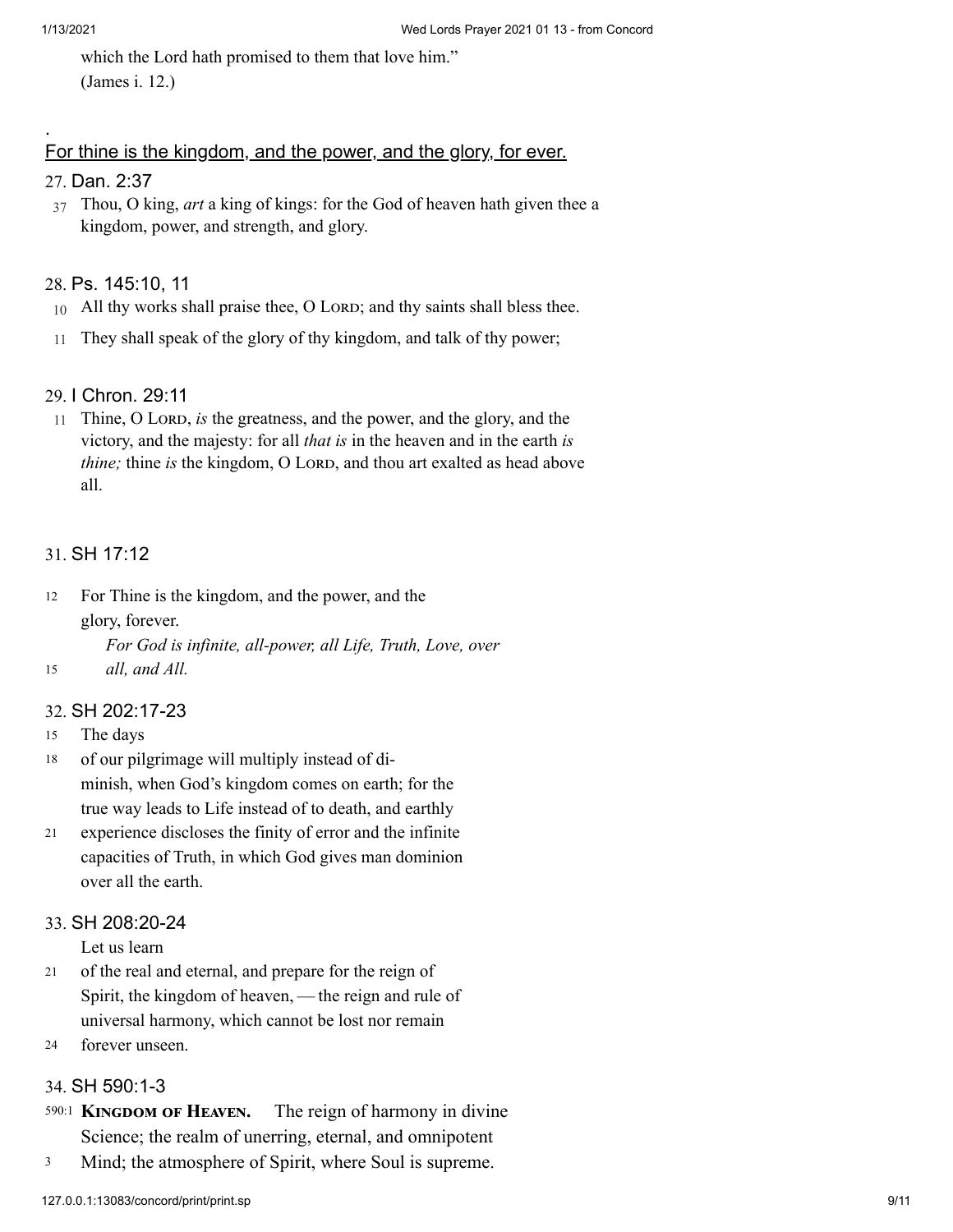## **Hymns 559, 75, 557**

**559**

.

Our Father which art in heaven, Hallowed be Thy name. Thy kingdom come. Thy will be done in earth, as it is in heaven. Give us this day our daily bread; And forgive us our debts, as we forgive our debtors. And lead us not into temptation, But deliver us from evil: For Thine is the kingdom, and the power, and the glory, forever. Amen.

#### . **75**

.

God comes, with succor speedy, To those who suffer wrong; To help the poor and needy, And bid the weak be strong; He comes to break oppression, To set the captive free, To take away transgression, And rule in equity.

His blessings come as showers Upon the thirsty earth; And joy and hope, like flowers, Spring in His path to birth. Before Him on the mountains Shall Peace, the herald, go; From hill to vale the fountains Of righteousness shall flow. .

To Him shall prayer unceasing, And daily vows, ascend; His kingdom still increasing, A kingdom without end. The tide of time shall never His covenant remove; His name shall stand forever: His changeless name of Love.

#### **557**

.

.

.

.

Our Father-Mother, Your will be done.

Our Father in heaven, Your kingdom come.

Our Mother in heaven, Your kingdom come.

Yours is the power and glory, God.